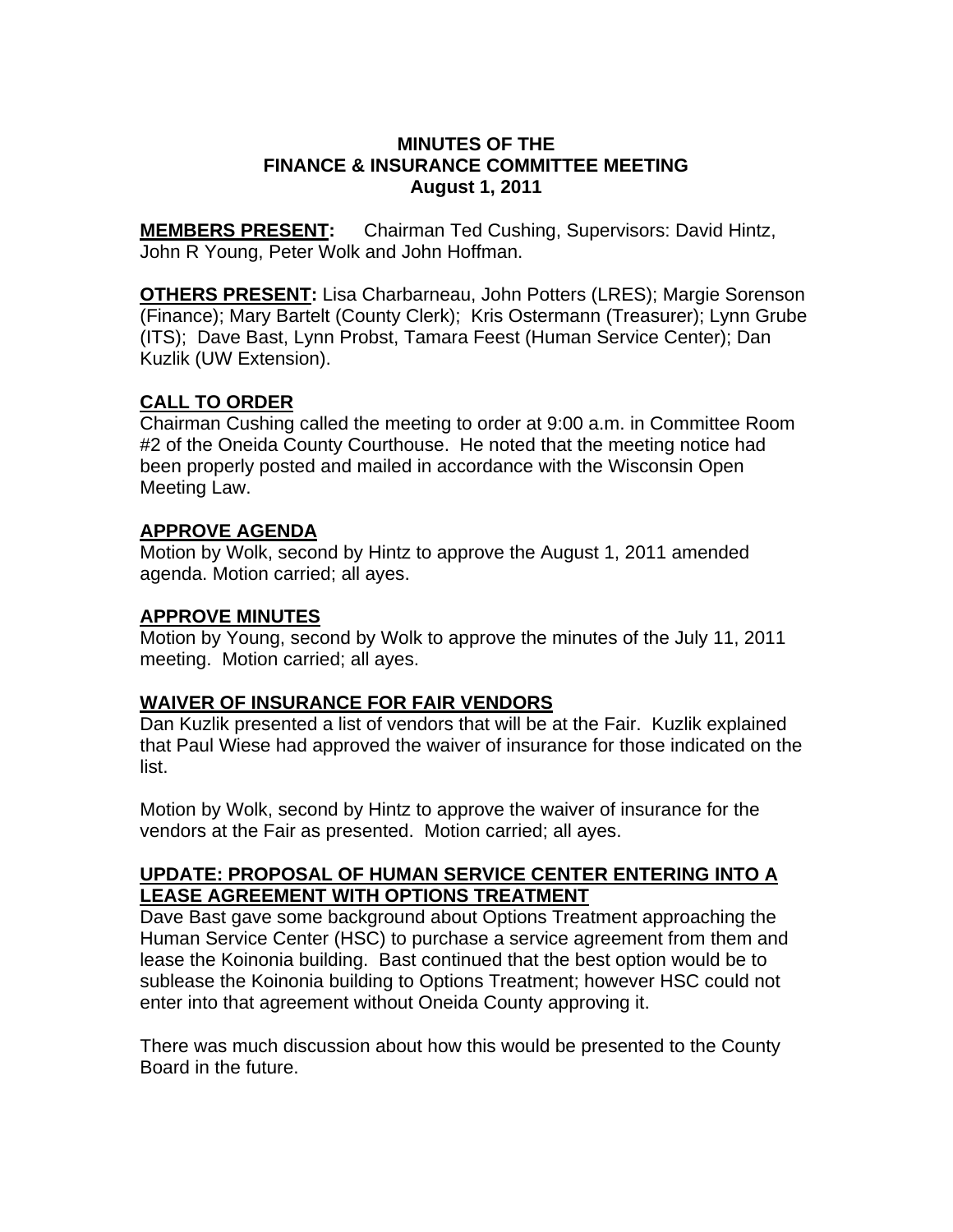Finance & Insurance Committee Meeting Minutes August 1, 2011 Page 2

The consensus of the committee was for Human Service Center to proceed with developing a sublease for the Koinonia building to be brought back at a future date for further consideration.

## **VOUCHERS, REPORTS and PURCHASE ORDERS**

#### County Clerk

Motion by Hintz, second by Wolk to approve the bills and vouchers of the County Clerk's Office as presented. Motion carried; all ayes.

Bartelt presented a plan to standardize voting county wide. The consensus of the committee was to have someone come in and meet with the town clerks about the proposed changes.

### Treasurer

Motion by Hoffman, second by Wolk to approve the bills and vouchers of the Treasurer's Office as presented. Motion carried; all ayes.

Motion by Hintz, second by Hoffman to approve the 2012 LTE request for the Treasurer as presented and forward on to the LRES Committee. Motion carried; all ayes.

Ostermann explained that the county needs to go out to bid for the 2011-2012 In Rem Foreclosure work.

Motion by Hoffman, second by Wolk to authorize the County Clerk to advertise for bids for the 2011-12 In Rem Foreclosures. Motion carried; all ayes.

#### Information Technology Services

Motion by Hintz, second by Hoffman to approve the Bills and vouchers for ITS as presented. Motion carried; all ayes.

Grube asked the committee to consider purchasing secure internet access, which allows an employee to log onto the internet when traveling in a safe environment. This would allow communication between the employee and their department. She explained that the Corp Counsel will be in Madison for a trial for three to four weeks and this would allow him to communicate electronically with his office safely.

Motion by Hoffman, second by Wolk to approve the purchase of secure wireless internet access from Verizon at \$50 per month. Motion carried; all ayes.

Grube presented her 2012 goals for review by the committee.